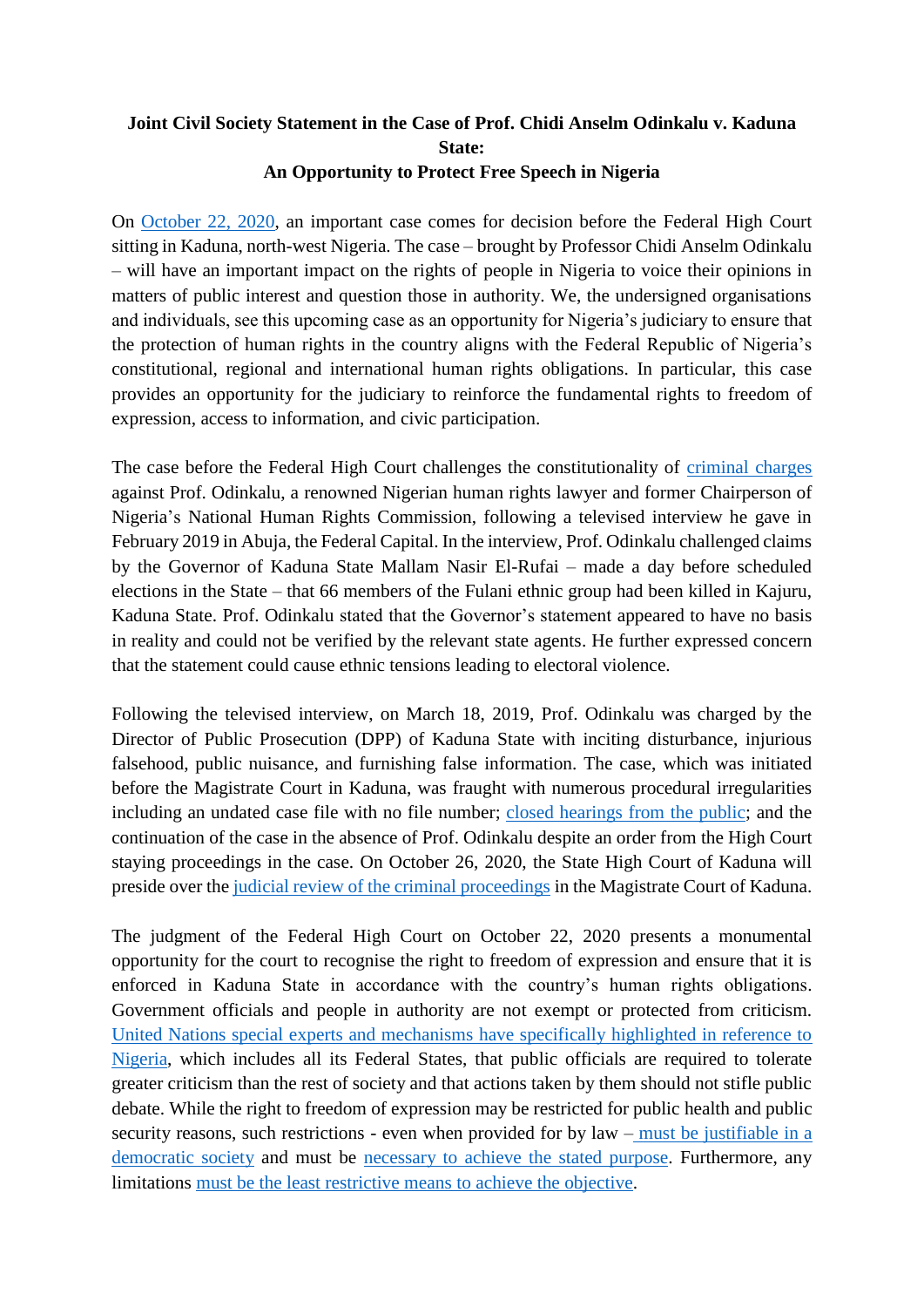The African Court on Human and Peoples' Rights has held that [seeking to impose](https://www.african-court.org/en/images/Publications/English%20Law%20Reports%20FF%20for%20printing.pdf) a prison [sentence, let alone corporal punishments such as lashings,](https://www.african-court.org/en/images/Publications/English%20Law%20Reports%20FF%20for%20printing.pdf) for criticism of a public authority – whether true or otherwise – [can never be necessary or proportional](https://www.african-court.org/en/images/Publications/English%20Law%20Reports%20FF%20for%20printing.pdf). Regional and international bodies have further called on all States to [repeal criminal defamation laws,](https://www.achpr.org/legalinstruments/detail?id=69) as well as all laws which effectively criminalise defamation, sedition, insult and false news. Where necessary, such infractions can and should be dealt with through civil proceedings, which should also be adequately proportionate and provide appropriate defences.

Given Nigeria's regional and international obligations, as a signatory to several treaties including the [International Covenant on Civil and Political Rights](https://www.ohchr.org/EN/ProfessionalInterest/Pages/CCPR.aspx) and the [African Charter on](https://www.achpr.org/legalinstruments/detail?id=49)  [Human and Peoples'](https://www.achpr.org/legalinstruments/detail?id=49) Rights, we are concerned that the Kaduna State government chose to undertake a criminal prosecution against Prof. Odinkalu for what is clearly protected speech. The undersigned organisations and individuals thus look forward to the decision of the Federal High Court of Nigeria in this important case.

## **Organisations**

- 1. Africa Judges and Jurists Forum
- 2. African Defenders (Pan African HRDs Network)
- 3. African Freedom of Expression Exchange (AFEX)
- 4. AJPD Angola
- 5. Amnesty International
- 6. Center for Democracy and Development (CDD)
- 7. Centre for Human Rights Education, Advice and Assistance (CHREAA)
- 8. Chapter One Foundation
- 9. DefendDefenders (East and Horn of Africa Human Rights Defenders Project)
- 10. DITSHWANELO The Botswana Centre for Human Rights
- 11. Friends of Angola (FoA)
- 12. Gender Centre for Empowering Development (GenCED)
- 13. Global Rights
- 14. Human Rights Defenders Network-SL
- 15. Human Rights Institute of Southern Africa (HURISA)
- 16. International Commission of Jurists- Kenya
- 17. International Refugee Rights Initiative
- 18. Kenya Human Rights Commission
- 19. Media Rights Agenda
- 20. MOSAIKO-Angola
- 21. Mouvement Inamohoro, Femmes et Filles pour la paix et la sécurité
- 22. Open Bar Initiative, Nigeria
- 23. Open Society Initiative for Southern Africa (OSISA)
- 24. Pan African Lawyers Union (PALU)
- 25. Robert F. Kennedy Human Rights
- 26. SADC Lawyers Association
- 27. Southern Africa Human Rights Defenders Network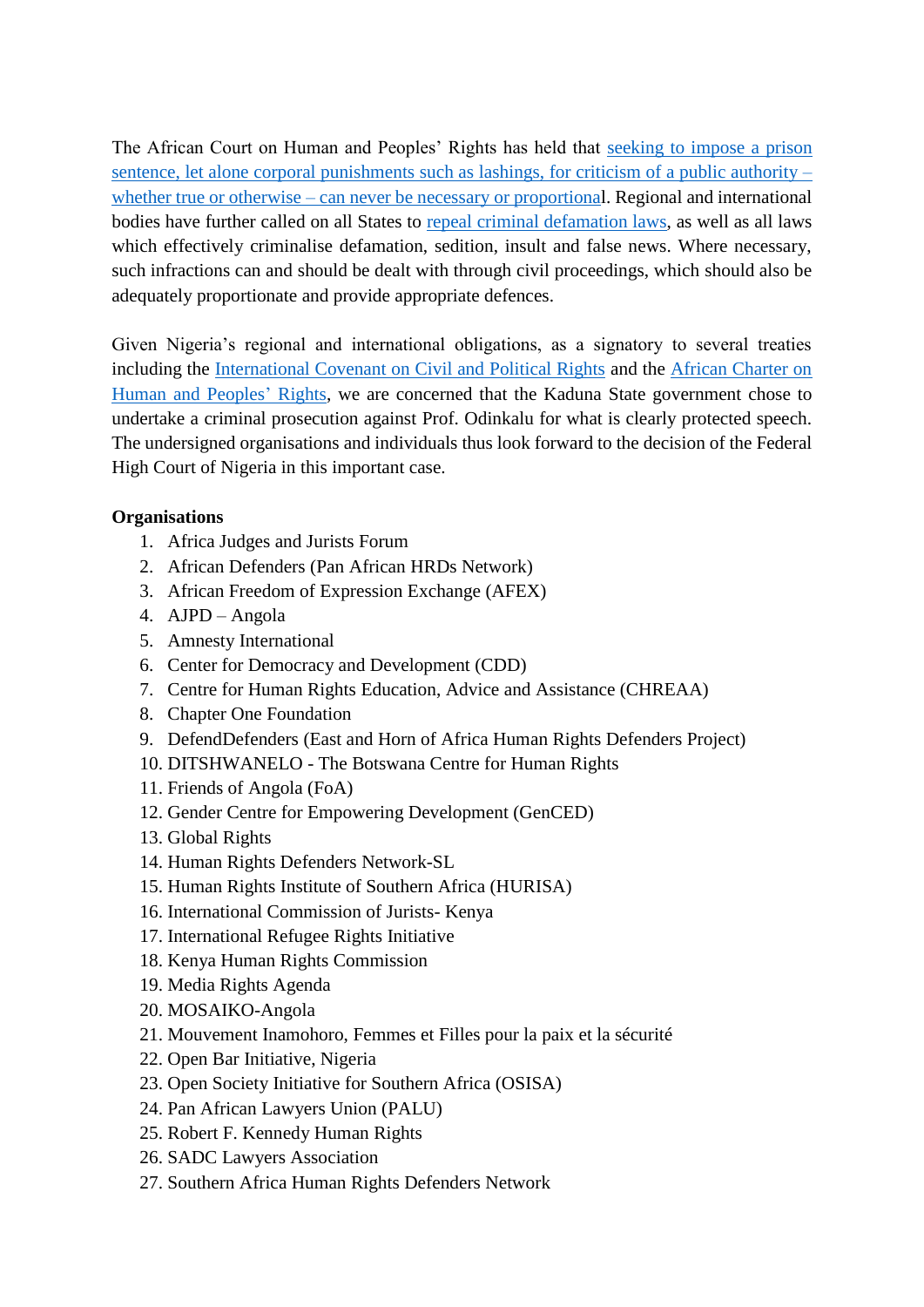- 28. Tap Nitiative for Citizens Development
- 29. The Association of Concerned Africa Scholars (ACAS-USA)
- 30. Torture Abolition and Survivors Support Coalition International (TASSC)
- 31. Zimbabwe Human Rights NGO Forum
- 32. Zimbabwe Lawyers for Human Rights

## **Individuals**

| 1. | Delma Monteiro                | Angola          |
|----|-------------------------------|-----------------|
| 2. | Lúcia da Silveira             | Angola          |
| 3. | Garcia Mvemba                 | Angola          |
|    | 4. Godinho Cristóvão          | Angola          |
|    | 5. Julio Candieiro            | Angola          |
|    | 6. Fortunato Paixão           | Angola          |
|    | 7. Cristina Gouveia           | Angola          |
| 8. | Alice Mogwe                   | <b>Botswana</b> |
| 9. | Marie Louise Baricaco         | Burundi         |
|    | 10. Star Rugori               | Burundi         |
|    | 11. Joseph Bikanda            | Cameroon        |
|    | 12. Ady Namaran Coulibaly     | Cote d'Ivoire   |
|    | 13. Hannah Forster            | Gambia          |
|    | 14. Edmund Amarkwei Foley     | Ghana           |
|    | 15. Abdul Noormohamed         | Kenya           |
|    | 16. Andrew Songa              | Kenya           |
|    | 17. Crystal Simeoni           | Kenya           |
|    | 18. Diana Gichengo            | Kenya           |
|    | 19. Donald Deya               | Kenya           |
|    | 20. Irene Soila               | Kenya           |
|    | 21. James Gondi               | Kenya           |
|    | 22. Maureen Achieng Akena     | Kenya           |
|    | 23. Patricia Nyaundi          | Kenya           |
|    | 24. Roland Ebole              | Kenya           |
|    | 25. Charles Kajoloweka        | Malawi          |
|    | 26. Happy Mhango              | Malawi          |
|    | 27. Nikiwe Kaunda             | Malawi          |
|    | 28. Tiseke Kasambala          | Malawi          |
|    | 29. Victor Mhango             | Malawi          |
|    | 30. Professor Adriano Nuvunga | Mozambique      |
|    | 31. Custodio Duma             | Mozambique      |
|    | 32. Vicente Manjate           | Mozambique      |
|    | 33. Norman Tjombe             | Namibia         |
|    | 34. Abiodun Baiyewu           | Nigeria         |
|    | 35. Cheta Nwanze              | Nigeria         |
|    | 36. Edet Ojo                  | Nigeria         |
|    | 37. Mbasekei Martin Obono     | Nigeria         |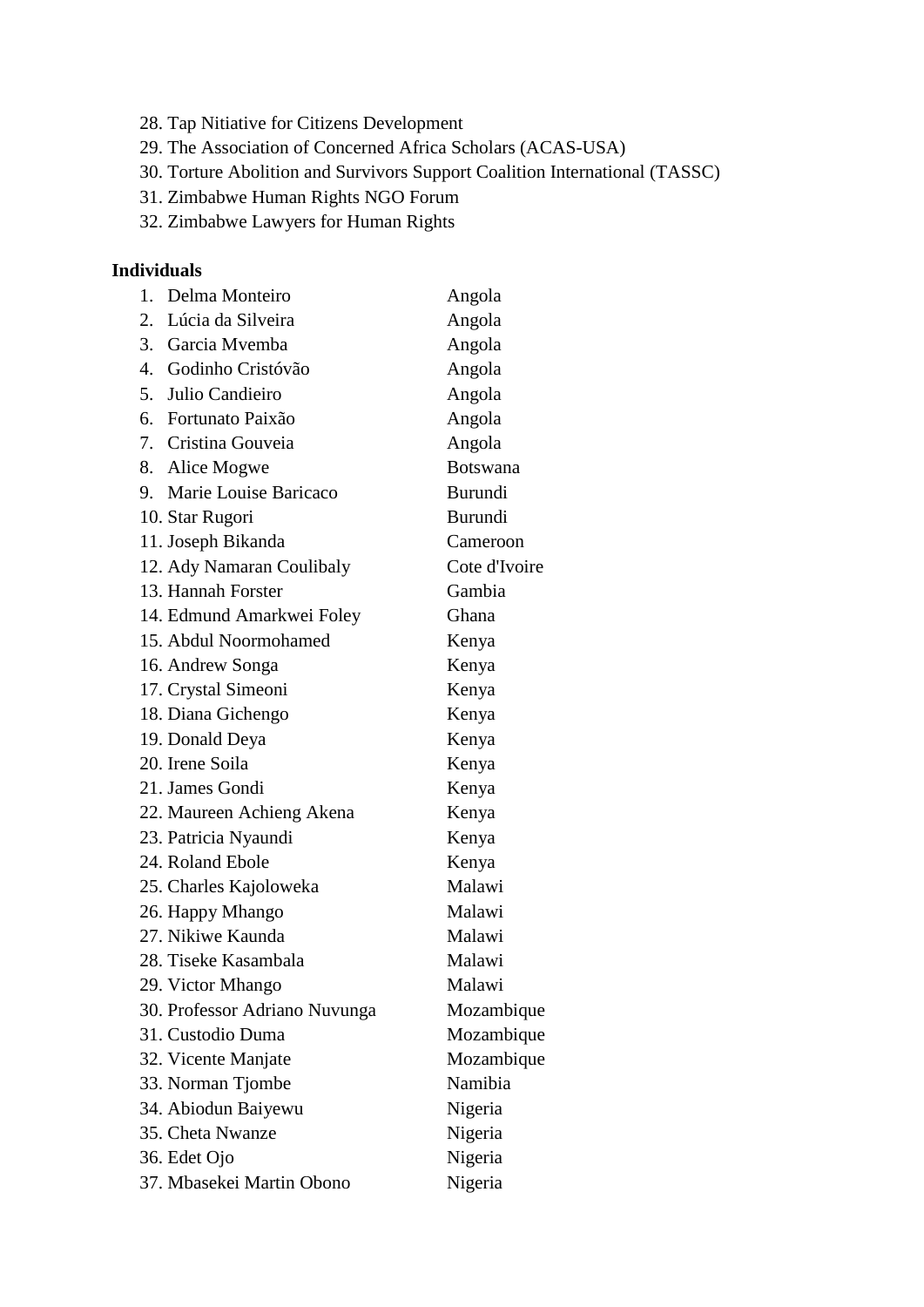| 38. Nana Nwachukwu               | Nigeria      |
|----------------------------------|--------------|
| 39. Ohimai Amaize                | Nigeria      |
| 40. Valnora Edwin                | Sierra Leone |
| 41. Annah Moyo                   | South Africa |
| 42. Corlett Letlojane            | South Africa |
| 43. Hakima Haithar               | South Africa |
| 44. Nomsa Sizane                 | South Africa |
| 45. Samkelo Mokhine              | South Africa |
| 46. Simphiwe Sidu                | South Africa |
| 47. Shuvai Nyoni                 | South Africa |
| 48. Sufiya Bray                  | South Africa |
| 49. Vusumuzi Sifile              | South Africa |
| 50. Abdel-Moniem El Jak          | Sudan        |
| 51. Mary Pais                    | Swaziland    |
| 52. Muzi Masuku                  | Swaziland    |
| 53. Thulani Maseko               | Swaziland    |
| 54. Vera Mshana                  | Tanzania     |
| 55. Dismas Nkunda                | Uganda       |
| 56. Jackson Odong                | Uganda       |
| 57. Lamunu Lamunu Prossy         | Uganda       |
| 58. Nelly Badaru                 | Uganda       |
| 59. Salima Namusobya             | Uganda       |
| 60. Sharon Nakandha              | Uganda       |
| 61. Linda Kasonde                | Zambia       |
| 62. Professor Michelo Hansungule | Zambia       |
| 63. Muleya Mwananyanda           | Zambia       |
| 64. Muluka Miti-Drummond         | Zambia       |
| 65. Vusumuzi Sifile              | Zambia       |
| 66. Justice Alfred Mavedzenge    | Zimbabwe     |
| 67. Arnold Tsunga                | Zimbabwe     |
| 68. Brian Tamuka Kagoro          | Zimbabwe     |
| 69. Makanatsa Makonese           | Zimbabwe     |
| 70. Charles Clint Chimedza       | Zimbabwe     |
| 71. Deprose Muchena              | Zimbabwe     |
| 72. Fungisayi Patricia Mwanyisa  | Zimbabwe     |
| 73. Hardlife Mudzingwa           | Zimbabwe     |
| 74. Janah Ncube                  | Zimbabwe     |
| 75. Janet Zhou                   | Zimbabwe     |
| 76. Kelvin Kabaya                | Zimbabwe     |
| 77. Lloyd Kuveya                 | Zimbabwe     |
| 78. Mamukeleni Tsunga            | Zimbabwe     |
| 79. Memory Zonde-Kachambwa       | Zimbabwe     |
| 80. Mooya Nyaundi                | Zimbabwe     |
| 81. Muchengeti Hwacha            | Zimbabwe     |